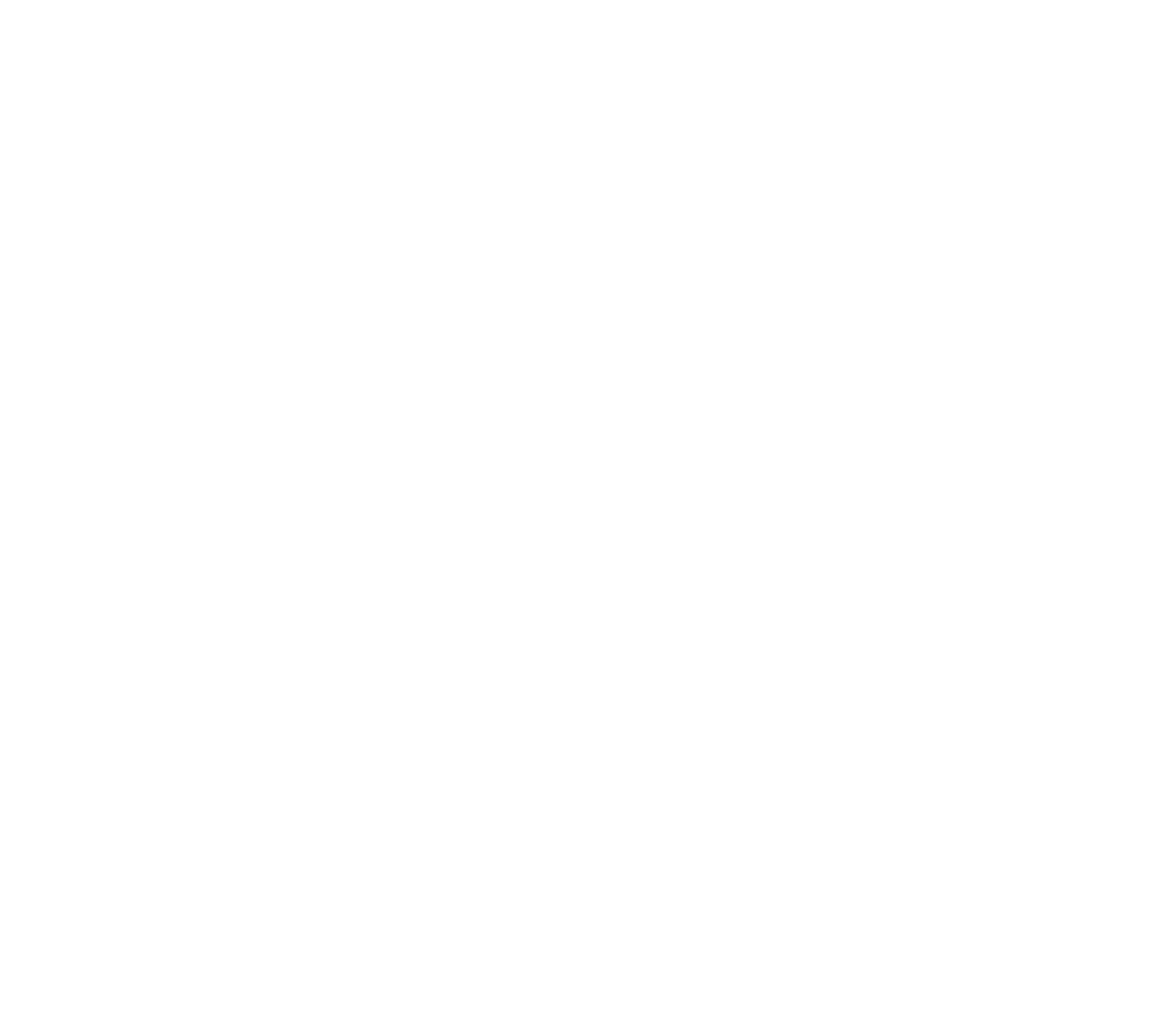## **Emerging urban landmarks as vulnerable heritage**

## **Editoriale**

*Valentina Russo*

This issue of *Eikonocity* aims at bringing to the attention of scholars themes concerning the history and consequent vulnerability – mainly structural and aesthetic – of the 'emerging' elements of the historical buildings, conceived as tangible signs of the urban landscape identity in European historic centres. As recent Italian earthquakes have evidenced (L'Aquila, 2009; Emilia Romagna, 2012; Abruzzo and Umbria, 2016-2017), many historical buildings or parts of them, although having a significant role in the formation and expression of urban image, are highly at risk not only for physical safety but also for the collective memory they preserve. Visual poles as domes and towers, as authentic *topoi* of the city skyline, aggregate social values shared over the centuries and translated into landscape signs from different cultures during the history of local communities: they are important key-elements in the urban formation process intended as a long life collective project in which, as Michel Jacob pointed, citizens continually define their relationship with nature and territory. By the response these symbols of urban history are able to offer to natural or human hazards it largely descends the preservation of urban landscape image in the frame of identity and community cultural values. Starting from this premise, we publish here six papers presented at the EAUH Congress

taken in Rome in 2018, with reference to the Session *Vulnerability and Resilience in the City Landscape: Domes, Bell Towers and 'Emerging' Architecture as Visual Poles and Signs of Urban Memory from 15th to 19th Century* chaired by Alfredo Buccaro and me. The studies hereby presented start from two cities that symbolize Western culture, Paris and Moscow, marked by forms of architecture that have shaped and defined the urban landscape in a resilient way over the last two centuries: the Panthéon and the Ivan the Great Bell Tower of Kremlin: forms of architecture that are both the object of contributions that interweave unpublished documentary sources with rich historical iconography.

The attention moves, then, to Italy presenting researches that deepen the genesis and characteristics of the civic towers from the Middle Ages to the early 20th century, between subalpine territories and central Italy, with specific attention to the complex choices that we are called to face following earthquake collapses. The journey through the 'emerging' architectures is therefore directed in the far south of Italy with studies dedicated to the phenomenon of Sicilian houses-towers, deepened in two exemplary cases in the urban contexts of Palermo and Comiso.

As this issue of this journal invites us to reflect, interpreting the urban landscape in its multifaceted identity and affording current and cogent issues of reconstruction, partial